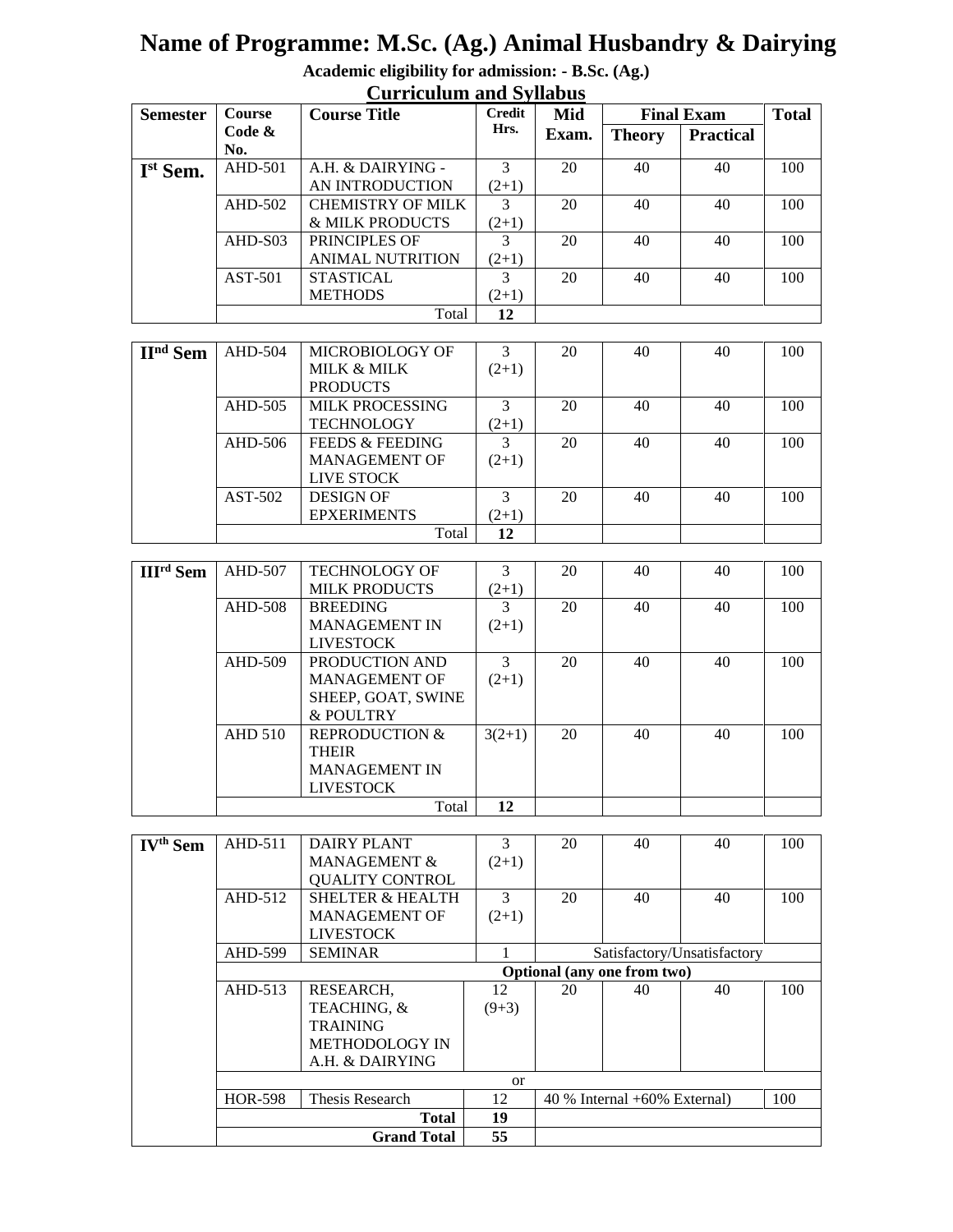## **M.Sc. Ag. Animal Husbandry & Dairying**

## **Isr Semester**

## **AHD-6451: A.H. & DAIRYING - AN INTRODUCTION**

**(Credit Hours: 2+1 = 3) (MARKS: MID 20 + THE 40 + PRA. 40 = 100)** 

Review of Animal Production V/s fanning system of different parts of the country and abroad. Present status and future prospects of livestock production development in India. Production trends of cattle, buffalo, sheep, goat, swine and poultry in last two decades and factors affecting them. Elements of livestock production and management - a general idea. Management of livestock in Indian agroclimatic and socio economic condition. General behaviour and handling practice of different categories of livestock. Important breed of cattle, buffalo, sheep, goat, swine and poultry and their traits of economic importance.

Brief history of dairy development and cooperative movement in India. Principles of cooperatives. Organization and functioning of milk cooperatives since beginning to end in India & Uttar Pradesh. Present status of dairy Industry. in India, current milk production and their trends. Operation flood programmes, technology mission on dairying, National milk grid and marketing federations - their concepts, achievements, limitation and impact on dairy Industry. Method of milk procurrernent. payments, storage, handling, transportation, packaging, distribution and vending. Recent policy related to dairy sector & their impact on dairy industry in the country.

**Practical:** Related with the Course.

## **AHD-6452 : CHEMISTRY OF MILK & MILK PRODUCTS**

**(Credit Hours: 2+1 = 3) (MARKS: MID 20 + THE 40 + PRA. 40 = 100)** 

Secretion & Synthesis of milk in mammary glands. Detailed composition, structure and physio-chemical properties of colostrums milk and its significance in milk processing. Chemistry and behaviour of lactose, milk lipids and proteins during processing & storage of milk. Inorganic and other minor constituents of milk and their significance. Chemistry of Coagulation & denaturation of milk proteins. Nutritive value of milk and processing effect on its. Physio-chemical changes during manufacturing process & storage of indigenous, fat rich, condensed, dried and coagulated milk products. Milk clotting enzymes, cheese enzymes & fermentation. Physical equilibrium of milk.

**Practical:** Related to the Course

## **AHD-6453: PRINCIPLES OF ANIMAL NUTRITION**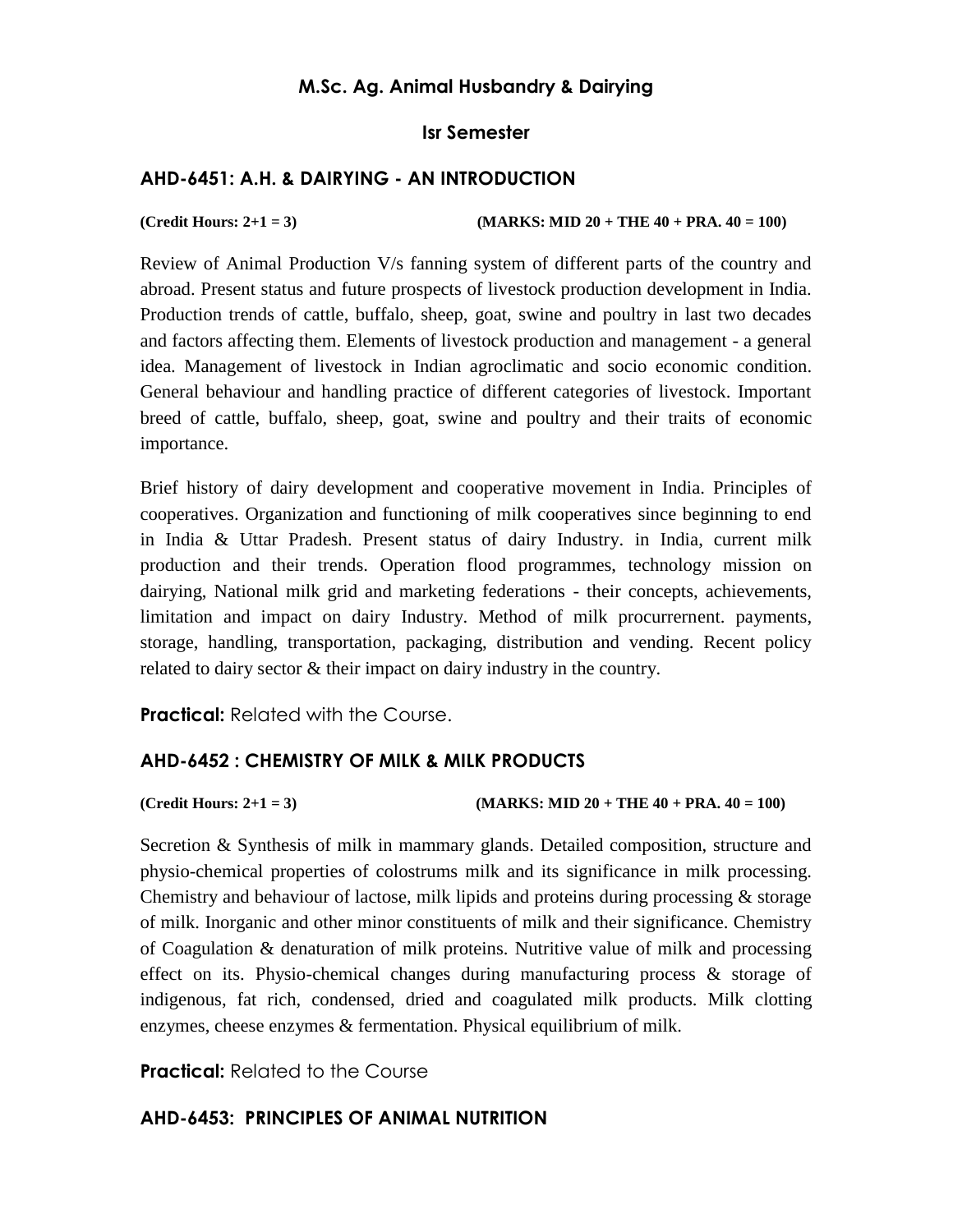Feed and animal body composition. Function of water in a animal body. Metabolism and utilization of nutrients. Methods of assessing nutritive value of feeds & fodders. Energy and protein value evaluation and protein energy interrelationships. Digestion in rumen and\_ rumen metabolism. Rumen: microbial ecosystem and factors affecting of its. Control of feed intake in reminants. Importance of applied nutrition and feed biotechnology. Manipulation of feeding and rumen ecosystem. Role of antibiotics, hormones and others biostimulates. Importance of trace minerals in ruminant feeding and their relationship with vitamins  $\&$  hormones. Statistical design  $\&$  evaluation of feeding trials.

**Practical:** Related to the Course

## **IInd Semester**

## **AHD-6455: MICROBIOLOGY OF MILK & MILK PRODUCTS**

**(Credit Hours: 2+1 = 3) (MARK : MID 20 + THE 40 + PRA. 40 = 100)** 

General Microbiology- The five kingdom classification of living organism and Evolutionary relationship between five kingdom. Major differences between prokaryotes and eukaryote. History and Significance of microorganism associated with milk & milk products. Taxonomy classification of bacteria. Generalized structure of bacterium and their cell shape  $\&$  size, locomotion, reproduction, nutrition, population growth  $\&$  growth curve, respiration and morphology of colony formation. Method of staining bacteria  $\&$ microscopy. A very centralized idea of viruses & bacteriophages, yeast & mould, algae, protozoa, actinomycetes etc. Factors affecting growth of microorganism. Bacteriological laboratory techniques and method of bacteria' enumeration, isolation, cultivation identification, sterilization & media preparation for microorganism.

**Dairy Microbiology-** Microbiology of spoilage of milk & milk products. Microbiology of raw & market milk. Microbiology of cream, butter, concentrated & dry milk products Microbiology of fermented milk & starter culture, cheese and indigenous milk products. Microbiological consideration of marketing of dairy products. Principles of control on spoilage microorganism of milk & milk products through use of chemicals, irradiation, temperature (Low & High), Drying and fermentation.

**Practical:** Related with the Course.

## **AHD-6456: MILK PROCESSING TECHNOLOGY**

**(Credit Hours: 2+1 = 3) (MARKS: MID 20 + THE 40 + PRA. 40 = 100)** 

**Milk preservation -** method of chilling milk, preservation of milk by LP system.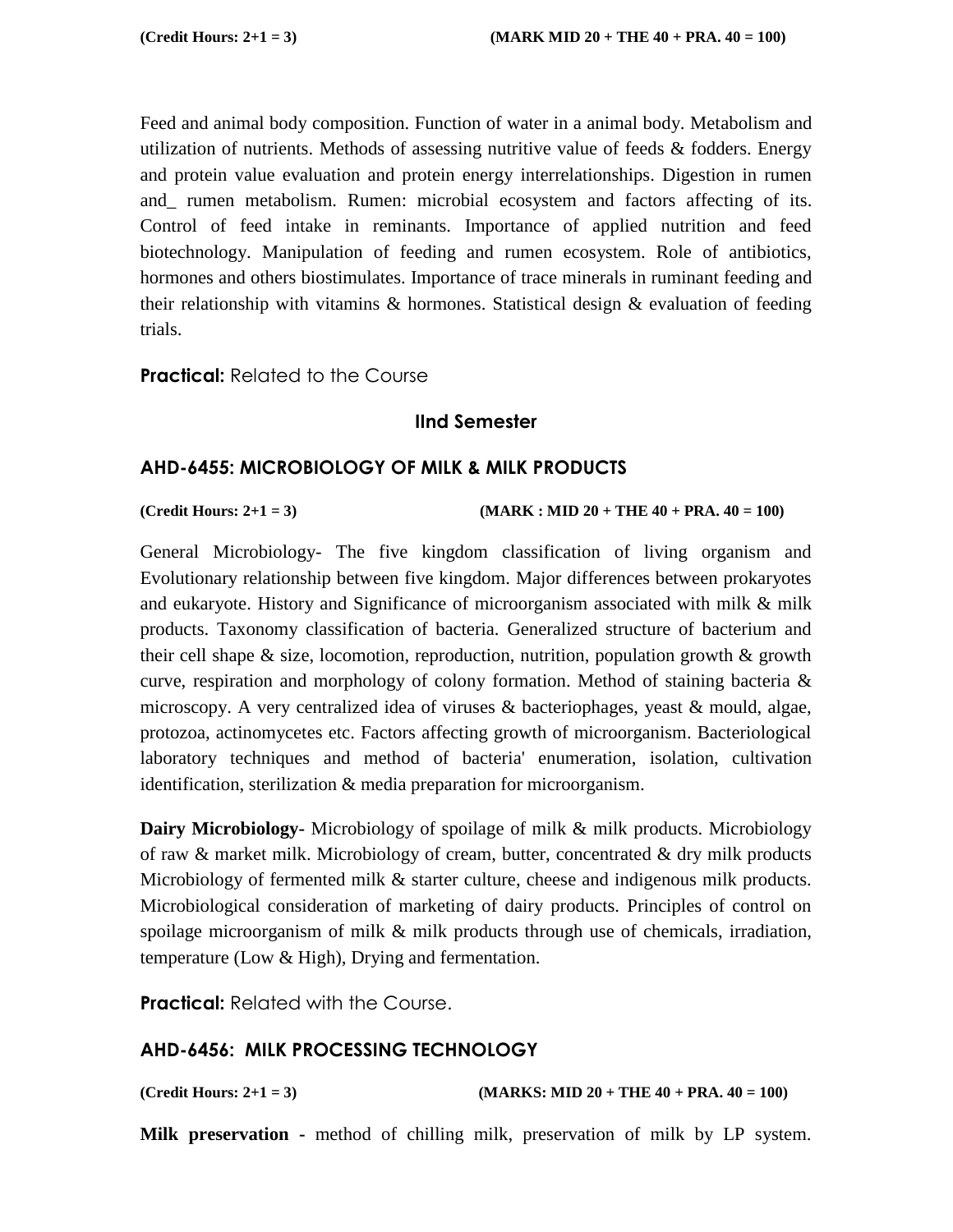Centrifugal separation, clarification & bactofugation and factor affecting their efficiency. Automatic desuldge separator and clarifire. Homogenization - process and its significance in dairy processing. Theories of Homogenization and its effect on milk constituents and properties. Efficiency of Homogenization and factors affecting it. Thermal processing of milk - principles and method of therrnization, pasteurization, sterilization, uprization, stantization etc. Ultra high temperature (UHT) processing of milk and aseptic packaging. Theoretical basis for UHT processing. Types of UHT processing plants. Bacterial, physical, chemical, biological and nutritional effect of UHT processing of milk. Legal standards for market and other designated milks. Special milks - principles of production, processing and marketing of toned, double toned, reconstituted, re combined, sterilized, flavoured, standardized, fermented and filled milk. Advances in dairy technology irradiation preservation of milk & milk product and micro wave heating. Use of membrane processing in dairy industry.

**Practical:** Related with the Course.

### **AHD-6457: FEEDS & FEEDING MANAGEMENT OF LIVE STOCK**

**(Credit Hours: 2+1 = 3) (MARK :. MID 20 + THE 40 + PRA. 40 = 100)** 

Feed &. Fodder resources available and their requirement for feeding of livestock and poultry in India. utritive value of feed & fodders. Conservation and preservation of feeds & fodders. Strategies for round the year fodder production. Annual and perinnial fodder crops. Pasture development and their management.: Enrichment of poor quality roughages and improving bioavailability of nutrients. Nutritional requirement of cattle, buffalo, sheep, goat, pig and poultry at various stage of growth, production and reproduction. Present feeding standards & their limitation. Factors affecting nutritional requirement of livestock. Formulation of economic balance ration & calf starters. Feeding value of agro-industrial by production and its incorporation in meal mixture. Feed conversion efficiency of various categories of livestock & poultry.

**Practical:** Related with the Course.

## **IIIrd Semester**

## **AHD-7451: TECHNOLOGY OF MILK PRODUCTS**

**(Credit Hours: 2+1 = 3) (MARKS: MID 20 + THE 40 + PRA. 40 = 100)** 

Basic principles & Technology of manufacturing, packaging and storage of different categories of milk products - (i) Fatrich milk products - Cream, butter, butter oil and ghee. (ii) Frozen milk products Ice-cream, frozen disserts kulfi & malai-ice-baraf, Filled and immitation Ice-cream. (iii) Cheese & fermented milk products - Cheddar, Gouda, mozzerella, swiss, processed cheese, cheese spread, process cheese food, dahi, shrikhand, lassi & misti dahi. (iv) Concentrated and dry milk products - SCM, EM, RSCM, REM, UHT Sterilized concentrated milk WMP, SMP, Instant milk powder, infants food,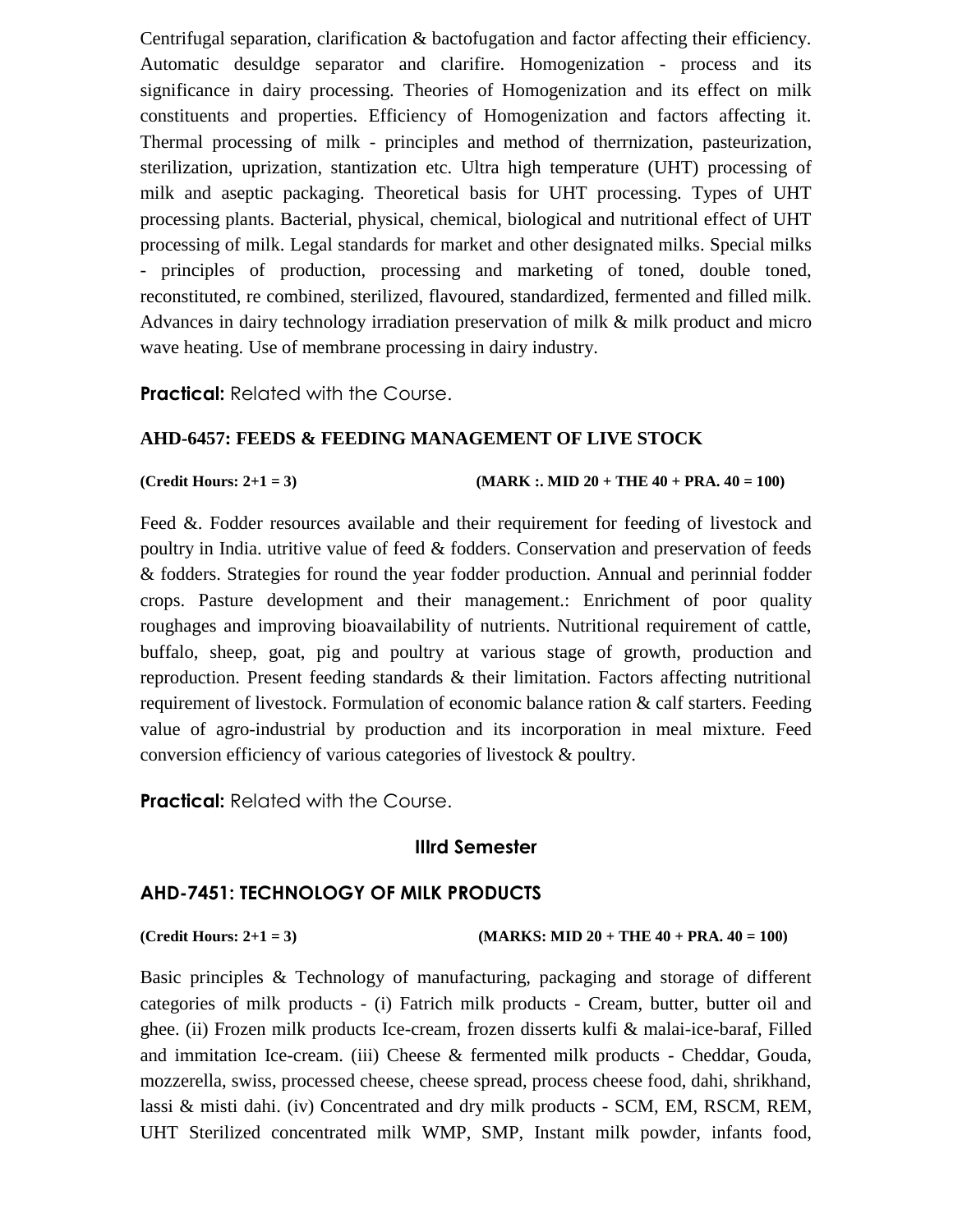weaning foods, cream powder, butter powder, cheese powder, ice-cream mix powder and rnalted milk powder (v) Indigenous milk products - Khoa, Chhana, Paneer and sweet based on its. (vi) Milk by products - Casein, Na & CaCaseinates, edible casein, hydrolysate, co-precipitate, whey protein concentrate, whey beverages, whey syrup, lactose, use of butter milk. Practical: related with the Course.

## **AHD-7452: BREEDING MANAGEMENT IN LIVESTOCK**

**(Credit Hours: 2+1 = 3) (MARKS: MID 20 + THE 40 + PRA. 40 = 100)** 

Basic principles of inheritance, variation, source of variation. Concept of population genetics-gene pool, allele frequency genotypes frequency, the Hardy-Weinberg equation, factor producing changes in populations. Traits of economic important and their complexity in farm animals. Heritability and repeatability. Important method of selection and systems of breeding, hybrid & hetrosis. Genetic progress-what controls it genetic gain and. estimation of breeding value. Coefficient of relationships, coefficient of inbreeding depression. Breeding records & their maintenance.

**Practical:** Related with the Course.

## **AHD-7453: PRODUCTION AND MANAGEMENT OF SHEEP, GOAT, SWINE & POULTRY**

**(Credit Hours: 2+1 = 3) (MARKS: MID 20 + THE 40 + PRA. 40 = 100)** 

**Sheep & Goat-** important breed of sheep & goat and their traits of economic importance, reproduction and breeding-system management in sheep & goat. Nutrients requirement and feeding practice for economic raising of sheep & goat. Routine operation, housing, care of kid & lamb. Scope at intensive milk, meat, mutton & wool production. Low cast shalter management of sheep & goat. Health management package.

**Swine -** Piggery development programme in India. Characteristic of swine and their production. Breeds reproduction & their problems management, housing, nutrition, nutrients requirement and feeding of swine. Care & management of pregnant sow and unweaned piglet, future of pig production programme in India with special reference to weaker section of society.

**Poultry-** The digestive and reproductive system of fowl. Formation of eggs. Structure and nutritive value of egg. Egg producing carrier of a laying hen and factors affecting egg size. Abnormal eggs. Hatching of eggs. Management of incubator  $\&$  light. Breeding  $\&$ rearing management of chick in brooders. Housing equipments Housing requirements. Housing system of poultry. Breeding system. Poultry nutrition. Modern feed additives for poultry. Requirements of poultry feeds. Method of feeding. Computation & Mixing of ration. Use of agro-industrial by products in poultry feeding. Management of replacement pullets. Culling of laying flocks. Maintenance of farms records. Health & sanitation problem & their control. Strategy to promote back yard poultry farming commercial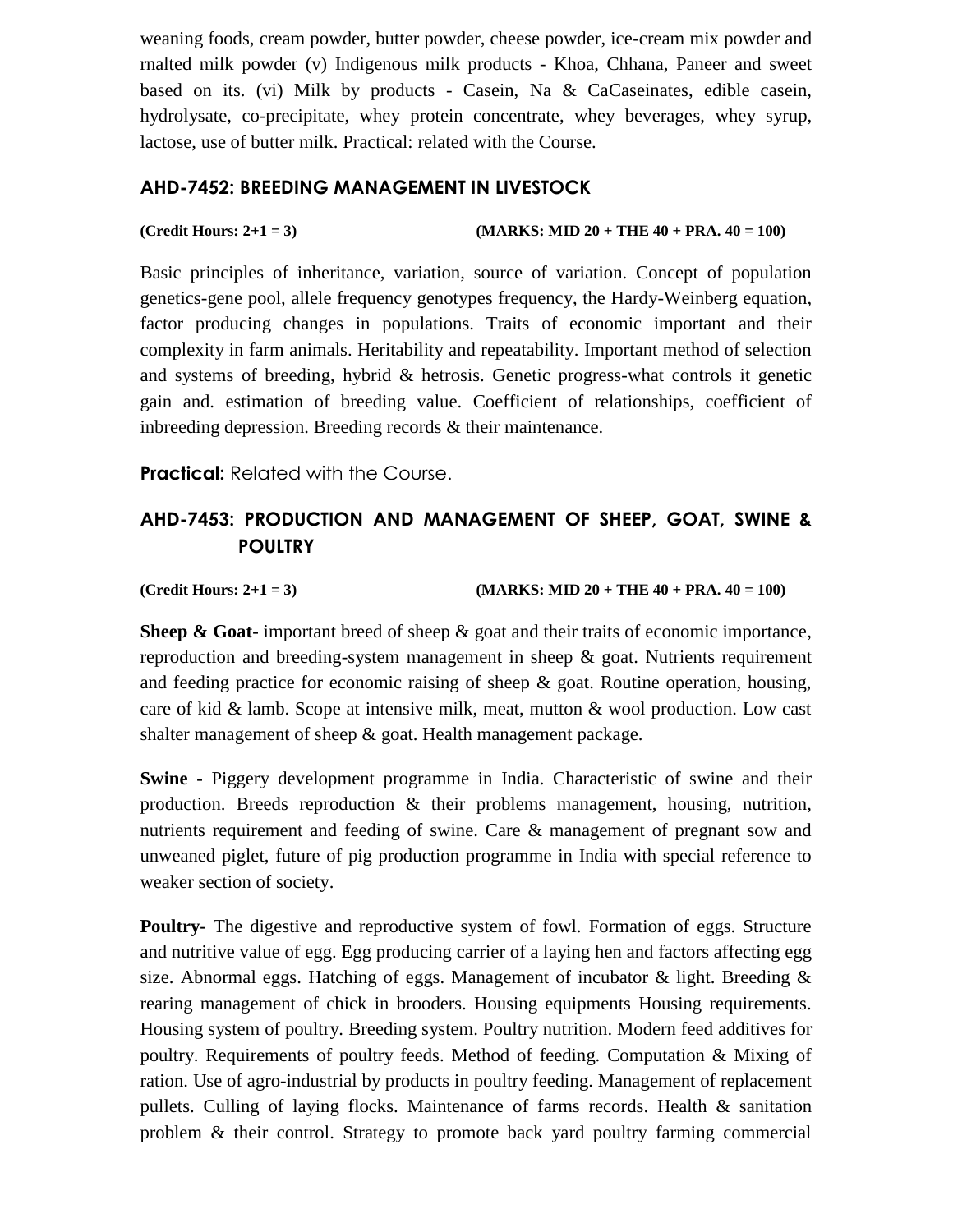broiler production.

**Practical:** Related with the Course.

## **AHD 7454 : REPRODUCTION & THEIR MANAGEMENT IN LIVESTOCK**

**(Credit Hours: 2+1 = 3) (MARKS: MID 20 + THE 40 + PRA. 40 = 100)** 

Anatomy of male & female reproductive tract. Harmonal control of spermatogensis, oogensis and oestrous cycles. Method of heat detection, control of evaluation and oestrous synchronization, mating & insemination of cow fertilization, pregnancy embryogenesis, implantation, foetal development, Hormonal control an its. Pregnancy testing, parturition, post partum period, maintenance of lactation and factors affecting. Hormonal control of rnammogenesis and lactogenis, reproductive efficiency and disorders of reproduction. Effect of climate and nutrition on male & female reproduction. Summer & winter problems in reproduction & their solution. Scope of reproductive biotechnology in augumenting animal productivity. Assisted reproduction technologies. Common method of development of transgenic animals.

**Practical:** Related with the Course.

## **IVthsemester**

## **AHD-7455: DAIRY PLANT MANAGEMENT & QUALITY CONTROL**

**(Credit Hours: 2+1 = 3) (MARK :. 1ID 20 + THE 40 + PRA. 40 = 100)** 

Facilities decisions - operation function, plant location product selection & variety, process selection & planning, service and utilities requirements and selection of metals. Layout of facilities advantage of good dairy plant layout, layout of intermittent process, layout of process section, layout of service accommodation, siting the plant section, siting of auxiliary services. Layout decisions and floor plan of a composit milk plants. Equipment maintenance. Quality assurance programmes. Principles & practices of hygeinic milk production. Concept and classification of zoonoses. Human disease spread by animals. Epidemiology and control of zoonoses of public health importance. Milk and it products borne disease, infection, intoxication and toxi-infaction. Basic principles of cleaning and sanitization of dairy equipments, properties of important dairy detergents & sanitizers. Choice of detergents & sanitizers - guiding principles & limitation factors. Automation cleaning & sanitization process. Quality of water In detergency. Effluent treatment & disposal. Adultration and use of preservatives in milk & their detection. Packaging it role, existing system, package materials and package performance. Principles of packaging equipment. Packaging standards and new trends in packaging of food. Safety aspects of milk with reference to use of antibiotic, pesticides and weedicides. HACCP as applied to quality assurance of milk  $\&$  milk products. Legal standards & quality indices of milk and milk products. Various test used in quality control of milk & milk products. Significance of mastitis milk & its detection test.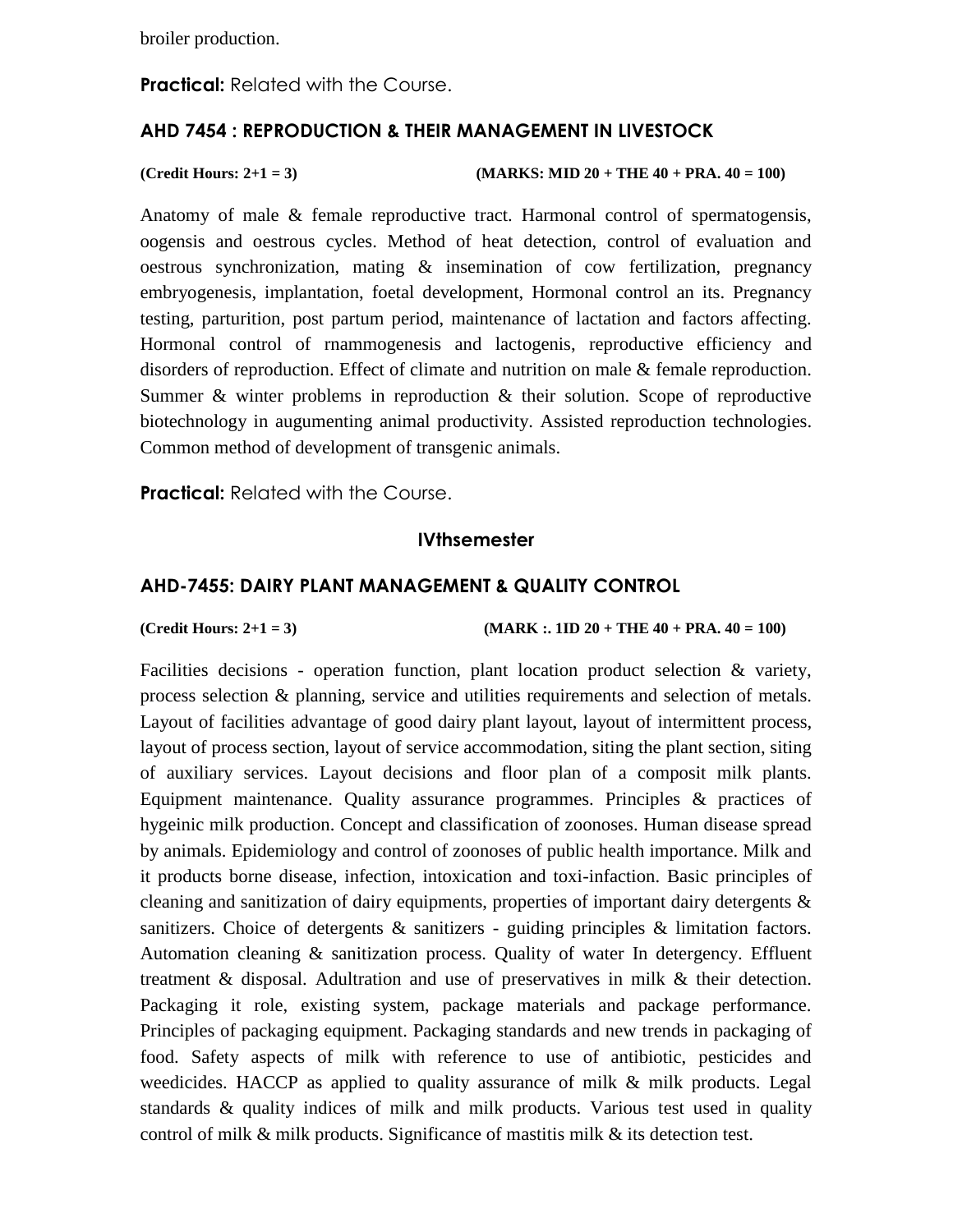**Practical: Related with the Course.** 

## **AHD-7456: SHELTER & HEALTH MANAGEMENT OF LIVESTOCK**

### **(Credit Hours: 2+1 = 3) (MARKS: MID 20 + THE 40 + PRA. 40 = 100)**

Purpose of housing, housing system, selection of site arrangement of animals house. Space requirement of livestock. Housing design based on different agro-climatic region. BIS standards for livestock housing. Layout plan of house building for different species and categories of livestock. Microclimatic changes and modification in animal houses. Engineering aspects and cheap livestock house, housing problems in tropic and subtropics. Improvement of the existing housing system. Common disinfactant and sanitizers used in animal farms. Disposal of animal wastes under urban & rural condition. Disposal of carcasses.

General approach to livestock health progran1me. Symptom of ill health. Important infectious disease of livestock vaccination schedules in livestock. Internal and external parasites & their control. Important ailment associated with reproduction. Nutritional & metabolic disease of livestock. Accidental health disorders & their control. Role of management in calf mortality. Segrigation & quarantine management for large animals. Concept of first aid at form.

**Practical:** Related with the Course.

## **AHD-7457: RESEARCH, TEACHING, & TRAINING METHODOLOGY IN A.H. & DAIRYING**

General idea of basic, applied, operational and adaptive research. Experimental technique-scientific methods, prerequisite of experimental programmes, laboratory work, writing procedure of research papers, review Papers, progress & final reports. Preparation of research project proposals. Prime parameter of quality research and higher education. Challenges in research & Higher Education. Significance and dilemmas of value education in contemporary India. Parameters of effective teaching and learning. Motivation of students for better performance and success. Essentials of making effective oral presentation, poster, presentation and power point presentation.

Knowledge of National & International agricultural institution, agricultural and veterinary universities, different funding agencies, doctoral  $\&$  post doctoral fellowship and scholarship. Different all India coordinated research programme & technology mission. Suggested area of research in A.H. & Dairying. National & international association related to A.H. & Dairying and their publications. General idea of organizing and participating in seminar, symposia, conference and workshop.

**Practical:** Related with the Course.

## **AST 6364: STATISTICAL METHODS**